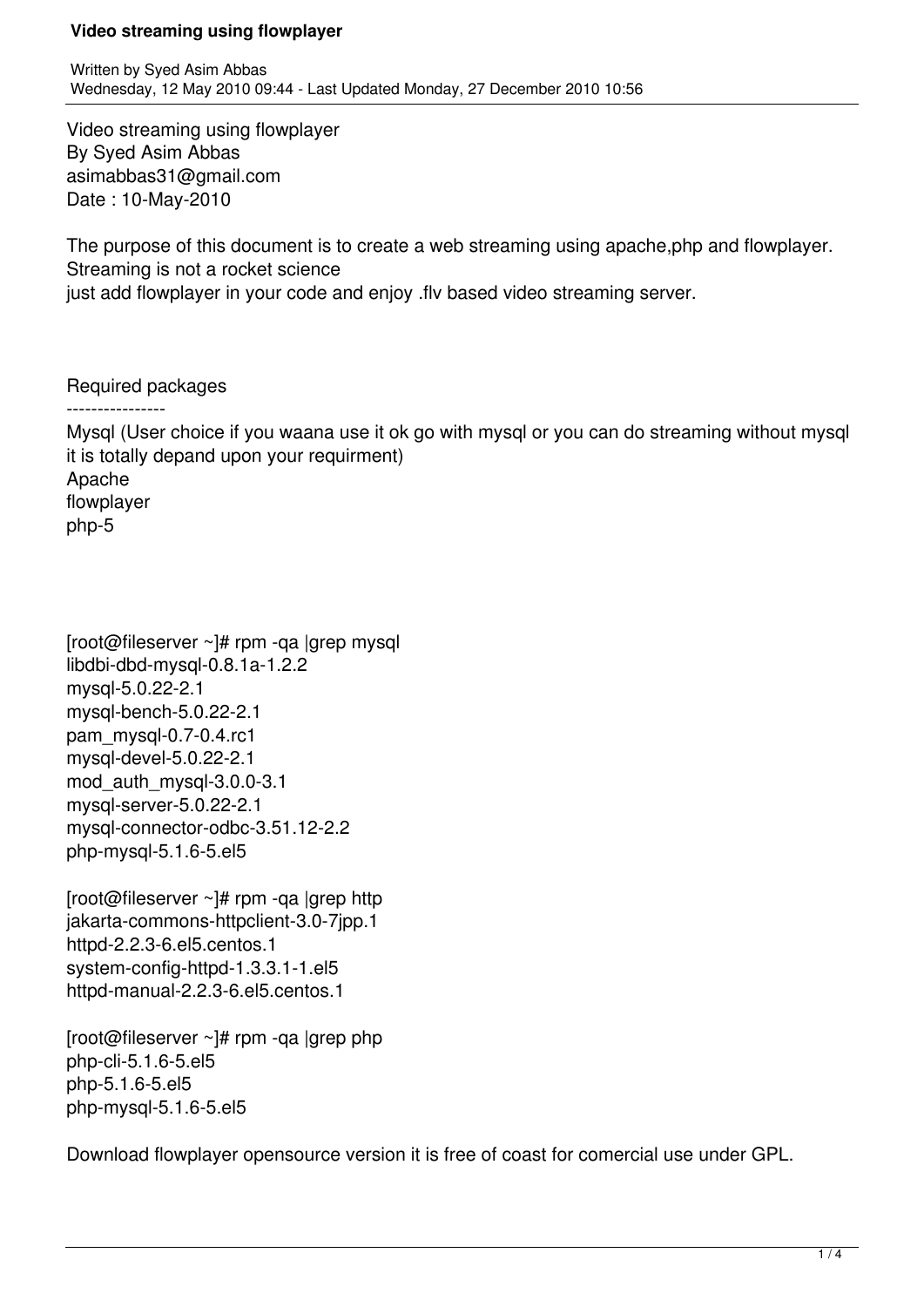Written by Syed Asim Abbas Wednesday, 12 May 2010 09:44 - Last Updated Monday, 27 December 2010 10:56

[root@fileserver ~]# wget http://releases.flowplayer.org/flowplayer/flowplayer-3.2.0.zip root@fileserver ~]# unzip flowplayer-3.2.0.zip Archive: flowplayer-3.2.0.zip

[root@fileserver flowplayer]# ls example flowplayer-3.2.0.swf flowplayer.controls-3.2.0.swf LICENSE.txt README.txt

ok we got the player now first configure mysql

[root@fileserver flowplayer]# /etc/init.d/mysqld start

[root@fileserver flowplayer]# mysql -u root -p Enter password:

mysql> create database videos; Query OK, 1 row affected (0.13 sec)

mysql> GRANT CREATE, SELECT, INSERT, DELETE ON videos .\* TO asim@'localhost' IDENTIFIED BY 'redhat'; Query OK, 0 rows affected (0.06 sec) mysql> use videos;

Database changed

mysql> CREATE TABLE `video` (

- -> 
`video id` int(11) NOT NULL auto increment,
- -> 'video tag' text NOT NULL,
- -> `uploaddate` datetime NOT NULL default '0000-00-00 00:00:00',
- -> `hits` text NOT NULL,
- -> `activestatus` varchar(10) NOT NULL default ",
- -> 'video name' varchar(200) NOT NULL default ",
- -> 'video\_title' text NOT NULL,
- -> PRIMARY KEY ('video id')
- -> ) ENGINE=MyISAM DEFAULT CHARSET=latin1 AUTO\_INCREMENT=5 ;

Query OK, 0 rows affected (0.10 sec)

mysql> INSERT INTO `video` VALUES (1, 'Paranormal Activities', '2010-04-12 00:00:00', '4', '1', '1.flv', 'Great Movie with low budget'); Query OK, 1 row affected (0.10 sec) mysql> INSERT INTO `video` VALUES (2, 'Clash of Titans', '2010-04-13 00:00:00', '15', '1', '2.flv', 'Average Movie'); Query OK, 1 row affected (0.01 sec)

Now After Database create index page in /var/www/html/stream

[root@fileserver ~]# cd /var/www/html/stream/ create folder js or as per your code